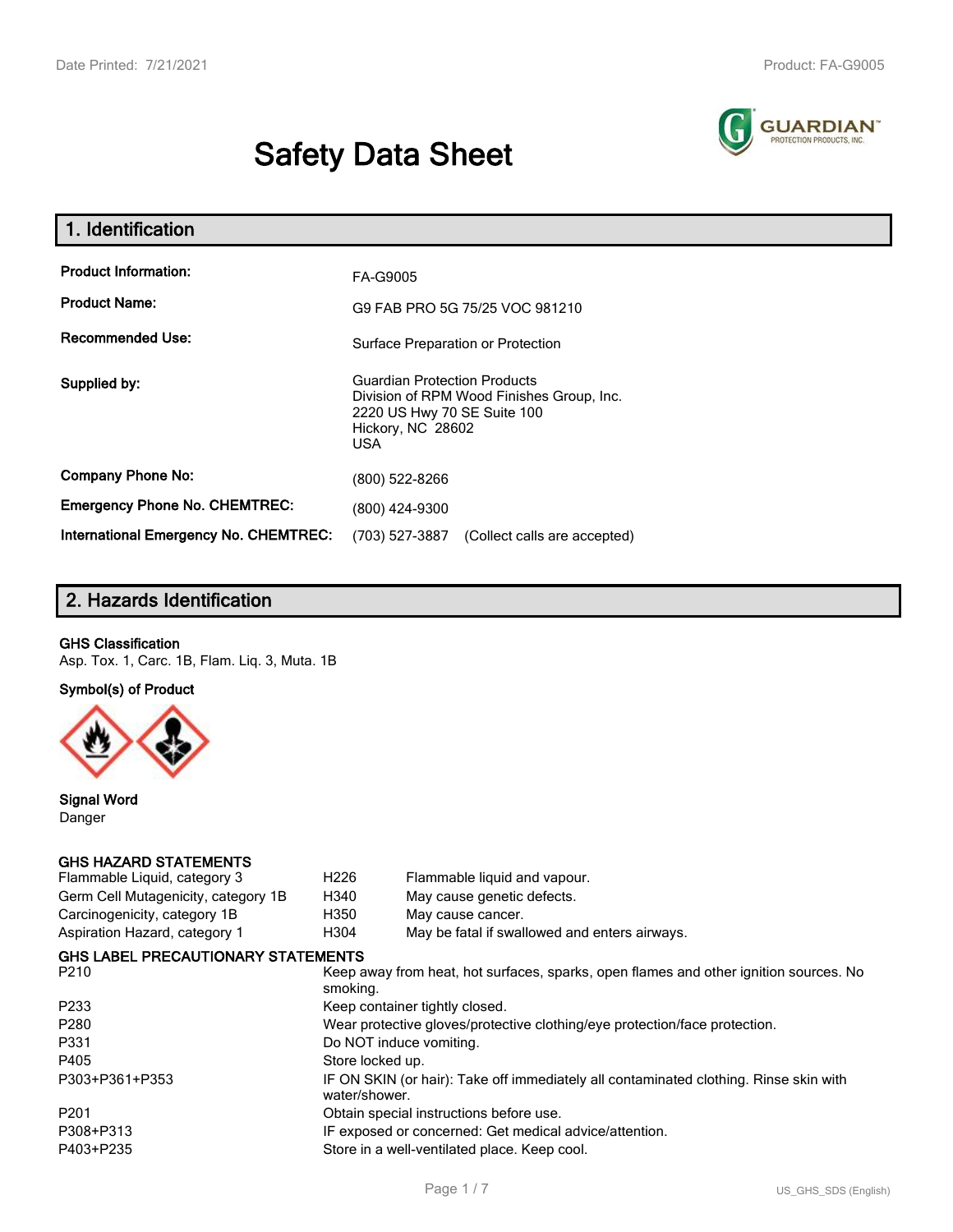P301+P310 **IF SWALLOWED:** Immediately call a POISON CENTER or doctor/physician.

#### **GHS SDS PRECAUTIONARY STATEMENTS**

| P <sub>240</sub> | Ground/bond container and receiving equipment.                 |
|------------------|----------------------------------------------------------------|
| P <sub>241</sub> | Use explosion-proof electrical/ventilating/lighting/equipment. |
| P <sub>242</sub> | Use only non-sparking tools.                                   |
| P <sub>243</sub> | Take precautionary measures against static discharge.          |
|                  |                                                                |

# **3. Composition/Information on ingredients**

| <b>Chemical Name</b>                        | CAS-No.    | Wt. %       | <b>GHS Symbols</b> | <b>GHS Statements</b> |
|---------------------------------------------|------------|-------------|--------------------|-----------------------|
| petroleum distillate                        | 64742-48-9 | 55-75       | GHS08              | H304-340-350          |
| solvent naphtha, petroleum, heavy aliphatic | 64742-96-7 | $10 - 25$   | GHS06-GHS08        | H304-331              |
| aliphatic petroleum distillates             | 64742-47-8 | 10-25       | GHS07-GHS08        | H304-332              |
| n-butyl acetate                             | 123-86-4   | $0.1 - 1.0$ | GHS02-GHS07        | H <sub>226</sub> -336 |

The exact percentage (concentration) of ingredients is being withheld as a trade secret.

The text for GHS Hazard Statements shown above (if any) is given in the "Other information" Section.

# **4. First-aid Measures**



FIRST AID - EYE CONTACT: IF IN EYES: Rinse cautiously with water for several minutes. Remove contact lenses, if present and easy to do. Continue rinsing. If eye irritation persists: Get medical advice/attention.

FIRST AID - SKIN CONTACT: IF ON SKIN (or hair): Take off immediately all contaminated clothing. Rinse skin with water/shower.

FIRST AID - INGESTION: Do NOT induce vomiting. IF SWALLOWED: Immediately call a POISON CENTER or doctor/physician.

FIRST AID - INHALATION: IF INHALED: If breathing is difficult, remove victim to fresh air and keep at rest in a position comfortable for breathing. IF exposed or if you feel unwell: Call a POISON CENTER or doctor/physician.

# **5. Fire-fighting Measures**

**SPECIAL FIREFIGHTING PROCEDURES:** Evacuate all persons from the fire area to a safe location. Move non-burning material, as feasible, to a safe location as soon as possible. Fire fighters should be protected from potential explosion hazards while extinguishing the fire. Wear self-contained breathing apparatus (SCBA) and full fire-fighting protective clothing. Thoroughly decontaminate all protective equipment after use. Containers of this material may build up pressure if exposed to heat (fire). Use water spray to cool fire-exposed containers. Use water spray to disperse vapors if a spill or leak has not ignited. DO NOT extinguish a fire resulting from the flow of flammable liquid until the flow of the liquid is effectively shut off. This precaution will help prevent the accumulation of an explosive vapor-air mixture after the initial fire is extinguished.

**FIREFIGHTING EQUIPMENT:** This is a NFPA/OSHA Class 1B or less flammable liquid. Follow NFPA30, Chapter 16 for fire protection and fire suppression. Use a dry chemical, carbon dioxide, or similar ABC fire extinguisher for incipeint fires. Water may be used to cool and prevent rupture of containers that are exposed to heat from fire.

# **6. Accidental Release Measures**

#### **ENVIRONMENTAL MEASURES:** No Information

**STEPS TO BE TAKEN IN CASE MATERIAL IS RELEASED OR SPILLED:** Follow personal protective equipment recommendations found in Section VIII. Personal protective equipment needs must be evaluated based on information provided on this sheet and the special circumstances created by the spill including; the material spilled, the quantity of the spill, the area in which the spill occurred, and the training and the expertise of employees in the area responding to the spill. Never exceed any occupational exposure limits. Shut off ignition sources; including electrical equipment and flames. Do not allow smoking in the area. Do not allow the spilled product to enter public drainage system or open waterways.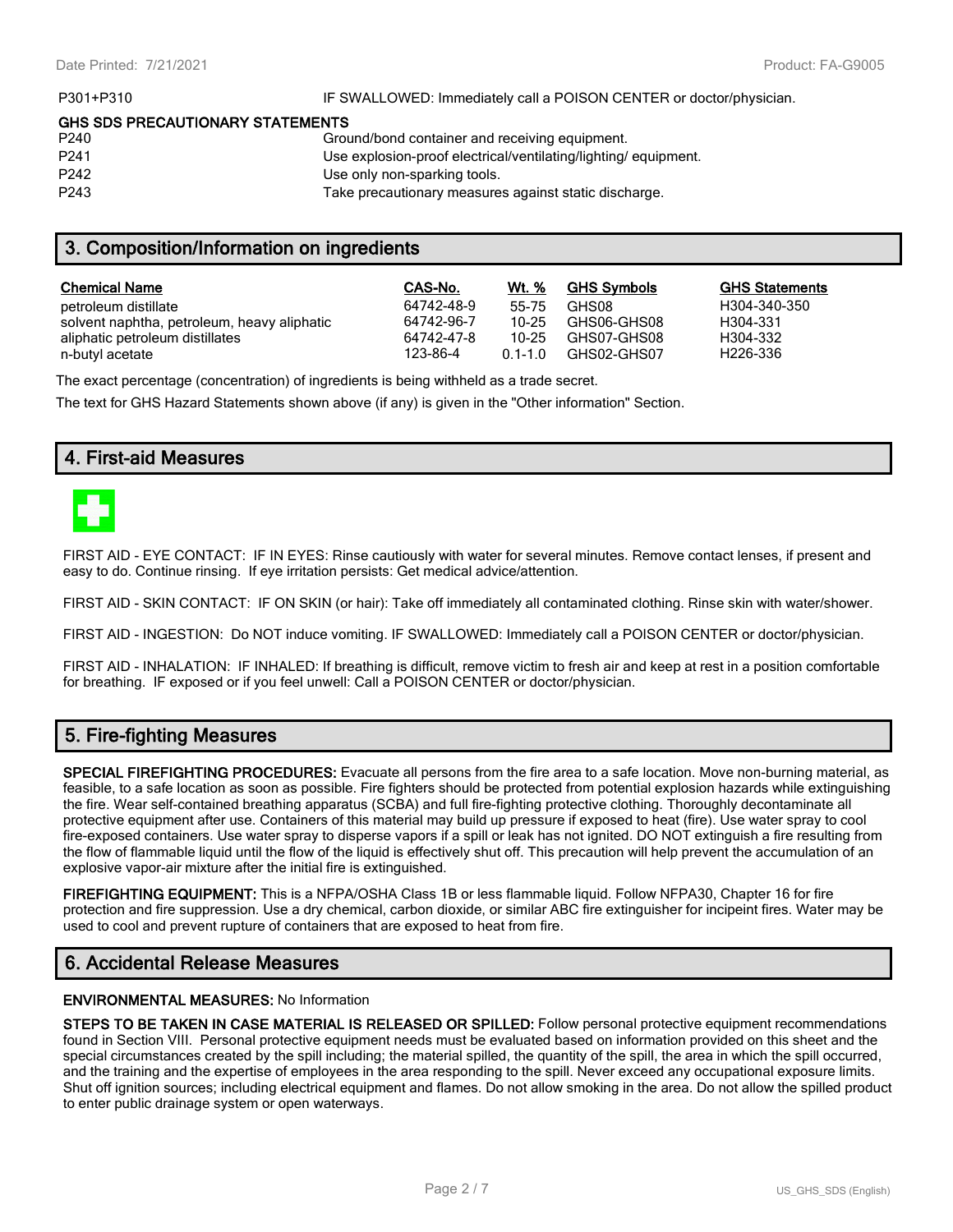# **7. Handling and Storage**



**HANDLING:** Avoid inhalation and contact with eyes, skin, and clothing. Wash hands thoroughly after handling and before eating or drinking. In keeping with safe handling practices, avoid ignition sources (smoking, flames, pilot lights, electrical sparks); ground and bond containers when transferring the material to prevent static electricity sparks that could ignite vapor and use spark proof tools and explosion proof equipment. Empty containers may retain product residue or vapor. Do not pressurize, cut, weld, braze, solder, drill, grind, or expose container to heat, flame, sparks, static electricity, or other sources of ignition. Any of these actions can potentially cause an explosion that may lead to injury.

**STORAGE:** Keep containers closed when not in use. Store in cool well ventilated space away from incompatible materials.

# **8. Exposure Controls/Personal Protection**

| Ingredients with Occupational Exposure Limits  |                      |                       |                     |                         |  |  |
|------------------------------------------------|----------------------|-----------------------|---------------------|-------------------------|--|--|
| <b>Chemical Name</b>                           | <b>ACGIH TLV-TWA</b> | <b>ACGIH-TLV STEL</b> | <b>OSHA PEL-TWA</b> | <b>OSHA PEL-CEILING</b> |  |  |
| petroleum distillate                           | N.D.                 | N.D.                  | N.D.                | N.D.                    |  |  |
| aliphatic petroleum distillates                | N.D.                 | N.D.                  | N.D.                | N.D.                    |  |  |
| solvent naphtha, petroleum, heavy<br>aliphatic | N.D.                 | N.D.                  | N.D.                | N.D.                    |  |  |
| n-butyl acetate                                | 50 ppm               | $150$ ppm             | $150$ ppm           | N.D.                    |  |  |
|                                                |                      |                       |                     |                         |  |  |

**Further Advice: MEL = Maximum Exposure Limit OES = Occupational Exposure Standard SUP = Supplier's Recommendation Sk = Skin Sensitizer N.E. = Not Established N.D. = Not Determined**

#### **Personal Protection**

**RESPIRATORY PROTECTION:** Use adequate engineering controls and ventilation to keep levels below recommended or statutory exposure limits. If exposure levels exceed limits use appropriate approved respiratory protection equipment.

**SKIN PROTECTION:** Wear chemical resistant footwear and clothing such as gloves, an apron or a whole body suit as appropriate.

**EYE PROTECTION:** Wear chemical-resistant glasses and/or goggles and a face shield when eye and face contact is possible due to splashing or spraying of material.



**OTHER PROTECTIVE EQUIPMENT:** No Information



**HYGIENIC PRACTICES:** It is good practice to avoid contact with the product and/or its vapors, mists or dust by using appropriate protective measures. Wash thoroughly after handling and before eating or drinking.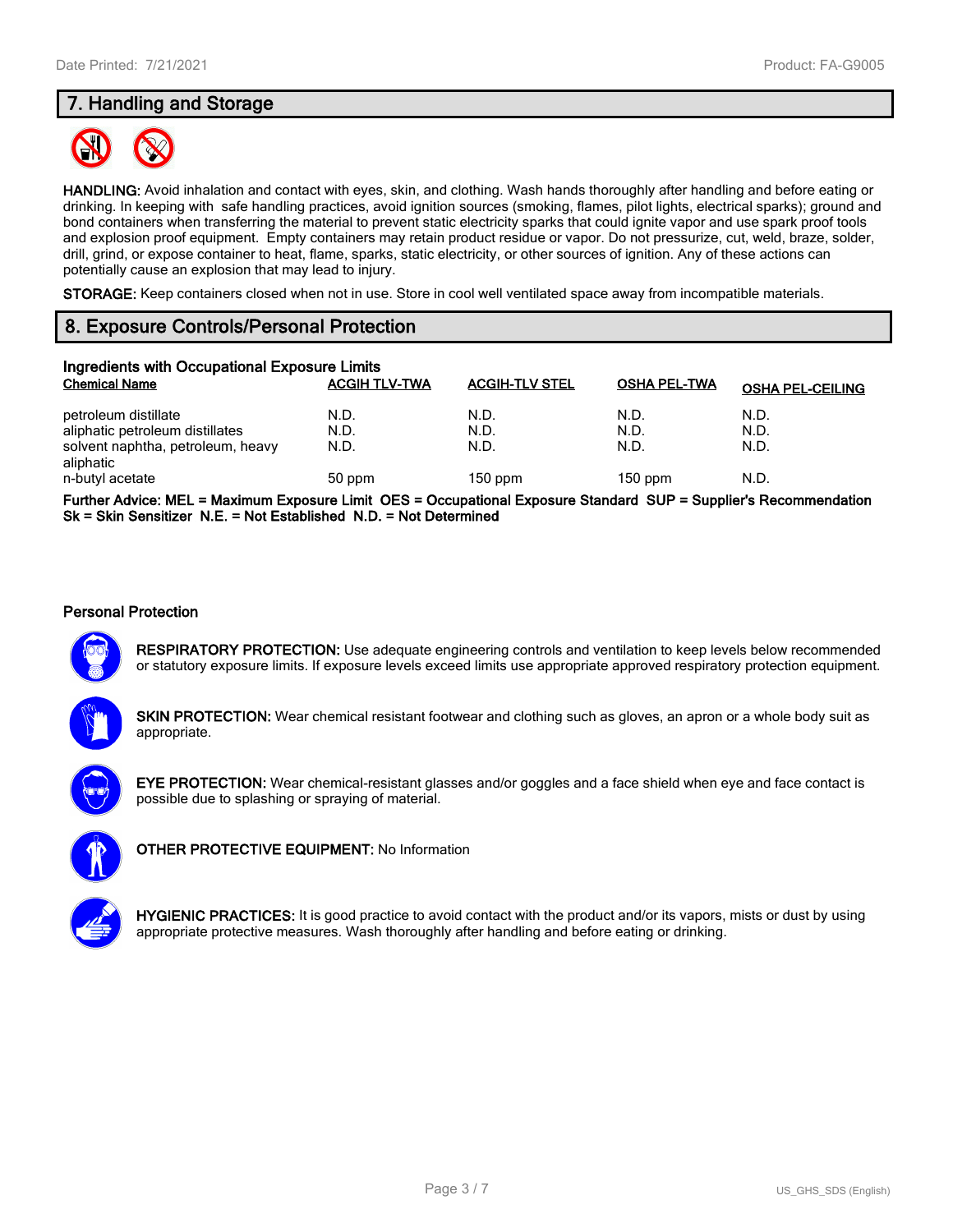**N.I. = No Information**

# **9. Physical and Chemical Properties**

| Appearance:                    | Clear Liquid                     | <b>Physical State:</b>                      | LIQUID            |
|--------------------------------|----------------------------------|---------------------------------------------|-------------------|
| Odor:                          | Ester-like - Sweet               | <b>Odor Threshold:</b>                      | Not determined    |
| Density, g/cm3:                | 0.775                            | pH:                                         | Not determined    |
| Freeze Point, °F:              | Not determined                   | Viscosity:                                  | 21 Seconds Zahn 1 |
| <b>Solubility in Water:</b>    | Not determined                   | Partition Coefficient, n-octanol/<br>water: | Not determined    |
| Decomposition temperature, °F: | Not determined                   | <b>Explosive Limits, %:</b>                 | Not determined    |
| Boiling Range, °F:             | $>100$ °F                        | Flash Point, °F:                            | 120 $\degree$ F   |
| Combustibility:                | <b>Supports Combustion</b>       | Auto-Ignition Temperature, °F:              | Not determined    |
| <b>Evaporation Rate:</b>       | <b>Faster than Diethyl Ether</b> | Vapor Pressure, mmHg:                       | Not determined    |
| <b>Vapor Density:</b>          | Not determined                   |                                             |                   |

# **10. Stability and reactivity**

**STABILITY:** Stable under normal conditions.

**CONDITIONS TO AVOID:** Heat, flames and sparks.

**INCOMPATIBILITY:** Acids, Bases, Oxidizing agents

**HAZARDOUS DECOMPOSITION PRODUCTS:** Not determined.

# **11. Toxicological information**

**Practical Experiences**

**EMERGENCY OVERVIEW:** No Information

**EFFECT OF OVEREXPOSURE - EYE CONTACT:** No Information

**EFFECT OF OVEREXPOSURE - INGESTION:** No Information

**EFFECT OF OVEREXPOSURE - INHALATION:** No Information

**EFFECT OF OVEREXPOSURE - SKIN CONTACT:** No Information

**CARCINOGENICITY:** May cause cancer.

#### **PRIMARY ROUTE(S) OF ENTRY:**

**Skin Contact, Ingestion**

#### **Acute Toxicity Values The acute effects of this product have not been tested. Data on individual components are tabulated below**

| CAS-No. | <b>Chemical Name</b>            | Oral LD50       | <b>Dermal</b> |
|---------|---------------------------------|-----------------|---------------|
|         | 64742-48-9 petroleum distillate | >5000 mg/kg Rat | >3160 n       |

**CAS-No. Chemical Name Oral LD50 Dermal LD50 Vapor LC50** ng/kg Rabbit >20 mg/L Rat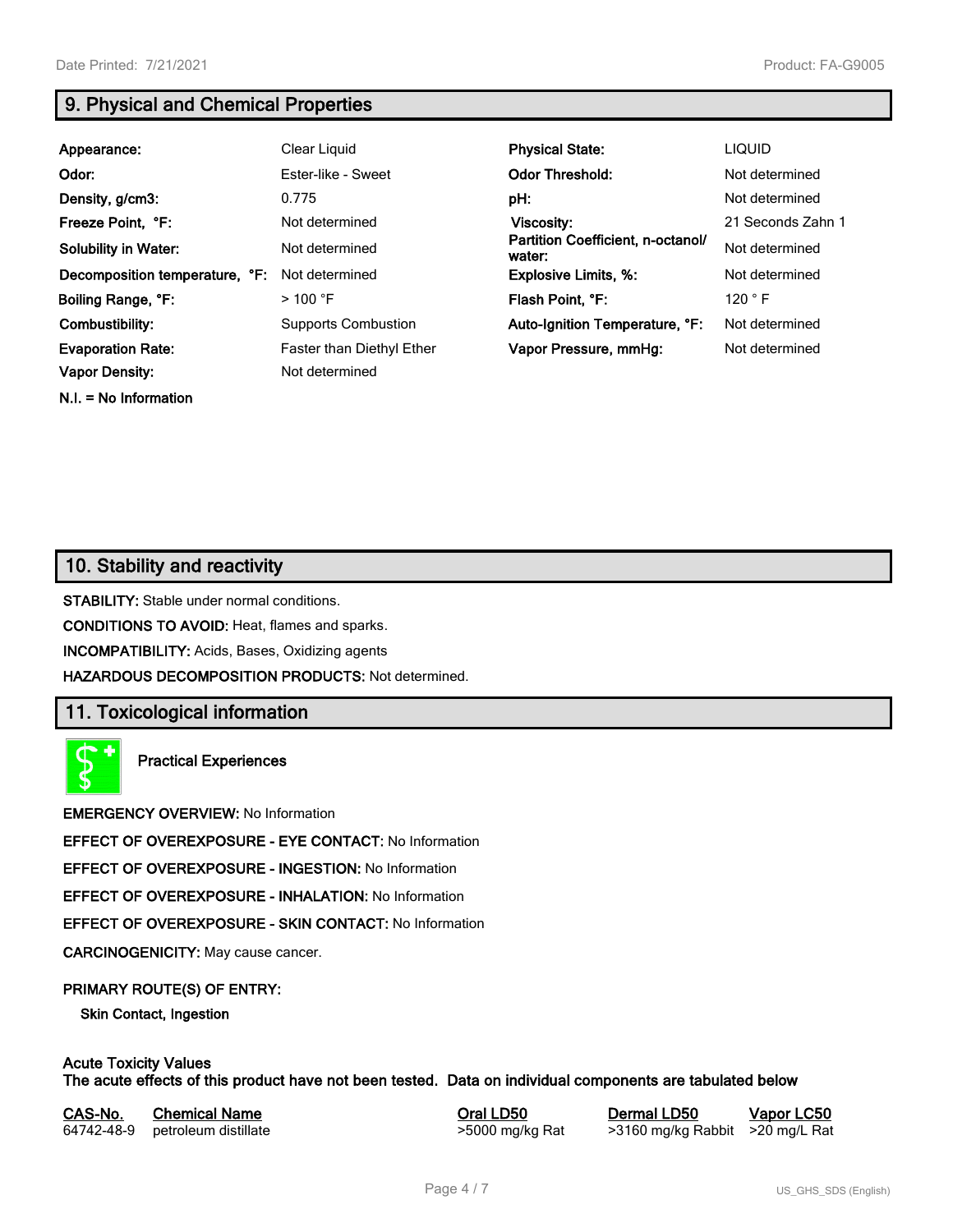| 64742-96-7 | solvent naphtha, petroleum, heavy aliphatic |  |
|------------|---------------------------------------------|--|
| 64742-47-8 | aliphatic petroleum distillates             |  |
| 123-86-4   | n-butyl acetate                             |  |

5000 mg/kg Rat >2000 mg/kg Rabbit >5.28 mg/L Rat >5000 mg/kg Rat >2000 mg/kg Rabbit >13 mg/L Rat 14130 mg/kg Rat >17600 mg/kg Rabbit 23.4 mg/l Rat

#### **N.I. = No Information**

# **12. Ecological information**

**ECOLOGICAL INFORMATION:** Ecological evaluation of this material has not been performed; however, do not allow the product to be released to the environment without governmental approval/permits.

# **13. Disposal Information**



**Product**

**DISPOSAL METHOD:** Waste from this material may be a listed and/or characteristic hazardous waste. Dispose of material, contaminated absorbent, container and unused contents in accordance with local, state, and federal regulations.

**STEPS TO BE TAKEN IN CASE MATERIAL IS RELEASED OR SPILLED:** Follow personal protective equipment recommendations found in Section VIII. Personal protective equipment needs must be evaluated based on information provided on this sheet and the special circumstances created by the spill including; the material spilled, the quantity of the spill, the area in which the spill occurred, and the training and the expertise of employees in the area responding to the spill. Never exceed any occupational exposure limits. Shut off ignition sources; including electrical equipment and flames. Do not allow smoking in the area. Do not allow the spilled product to enter public drainage system or open waterways.

# **14. Transport Information**

#### **SPECIAL TRANSPORT PRECAUTIONS:** No Information

**DOT:** COMBUSTIBLE - NOT RESTRICTED GROUND

**IATA:** DO NOT SHIP

**IMDG:** UN1268, PETROLEUM DISTILLATES, N.O.S., 3, III

# **15. Regulatory Information**

### **U.S. Federal Regulations:**

#### **CERCLA - SARA Hazard Category**

This product has been reviewed according to the EPA 'Hazard Categories' promulgated under Sections 311 and 312 of the Superfund Amendment and Reauthorization Act of 1986 (SARA Title III) and is considered, under applicable definitions, to meet the following categories:

Fire Hazard, Chronic Health Hazard, Acute Health Hazard

#### **SARA SECTION 313**

This product contains the following substances subject to the reporting requirements of Section 313 of Title III of the Superfund Amendment and Reauthorization Act of 1986 and 40 CFR part 372:

No Sara 313 components exist in this product.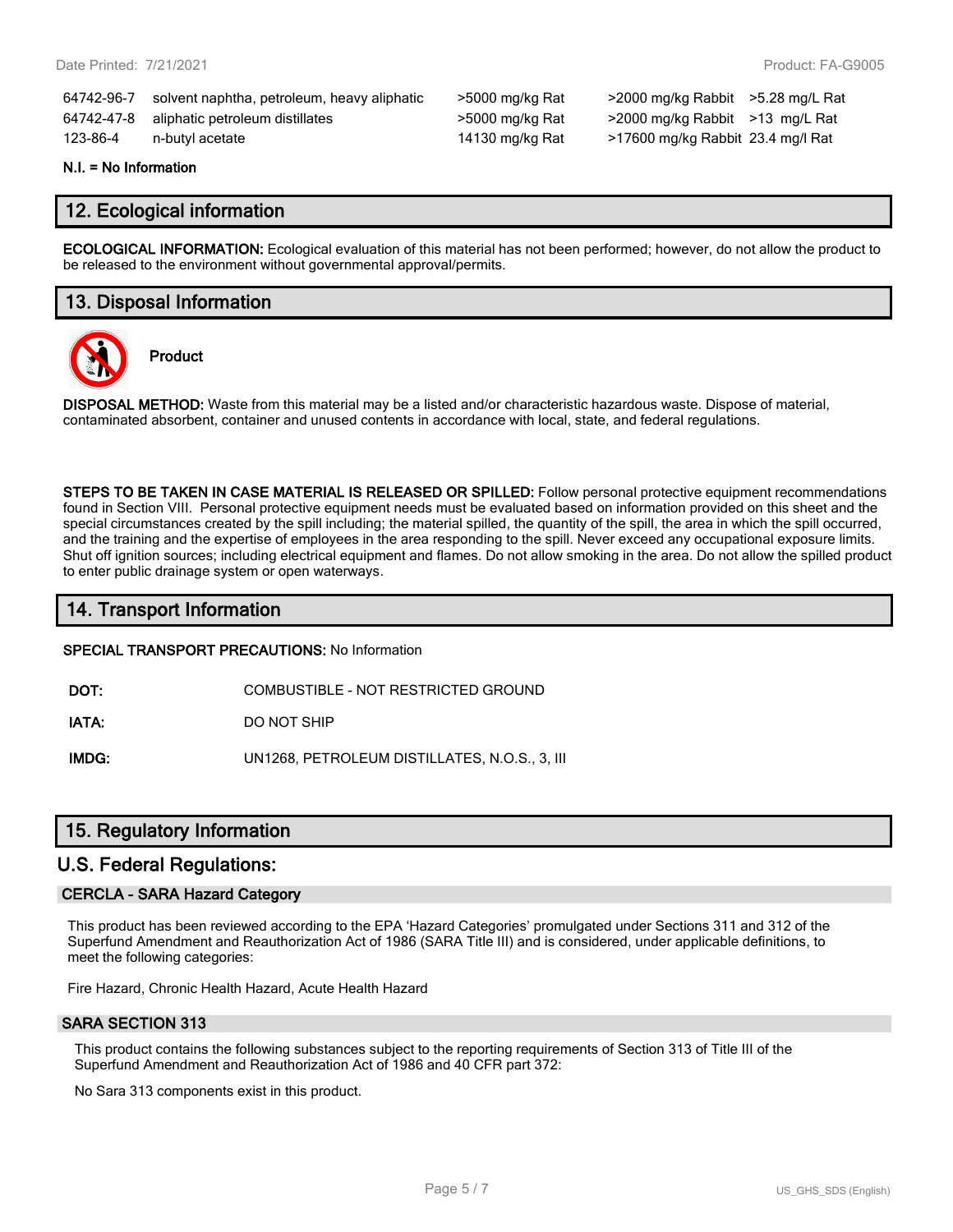#### **TOXIC SUBSTANCES CONTROL ACT**

This product contains the following chemical substances subject to the reporting requirements of TSCA 12(B) if exported from the United States:

No TSCA components exist in this product.

# **U.S. State Regulations:**

# **CALIFORNIA PROPOSITION 65**

No listed chemicals.

|                                                      | 16. Other Information               |                                                                                                                                                                                                                    |                                                                        |                                                            |                         |                             |          |
|------------------------------------------------------|-------------------------------------|--------------------------------------------------------------------------------------------------------------------------------------------------------------------------------------------------------------------|------------------------------------------------------------------------|------------------------------------------------------------|-------------------------|-----------------------------|----------|
| <b>Revision Date:</b><br>Reason for revision:        |                                     | 7/21/2021                                                                                                                                                                                                          | 09 - Physical & Chemical Information<br>11 - Toxicological Information | Substance and/or Product Properties Changed in Section(s): | <b>Supersedes Date:</b> |                             | 9/5/2020 |
|                                                      | Datasheet produced by:              |                                                                                                                                                                                                                    | <b>Regulatory Department</b>                                           |                                                            |                         |                             |          |
| <b>HMIS Ratings:</b>                                 |                                     |                                                                                                                                                                                                                    |                                                                        |                                                            |                         |                             |          |
| Health:                                              | $\overline{2}$                      | <b>Flammability:</b>                                                                                                                                                                                               | $\overline{2}$                                                         | <b>Reactivity:</b>                                         | 0                       | <b>Personal Protection:</b> | X        |
|                                                      | Volatile Organic Compounds, gr/ltr: | Text for GHS Hazard Statements shown in Section 3 describing each ingredient:                                                                                                                                      |                                                                        | 770                                                        |                         |                             |          |
| H226<br>H304<br>H331<br>H332<br>H336<br>H340<br>H350 |                                     | Flammable liquid and vapour.<br>May be fatal if swallowed and enters airways.<br>Toxic if inhaled.<br>Harmful if inhaled.<br>May cause drowsiness or dizziness.<br>May cause genetic defects.<br>May cause cancer. |                                                                        |                                                            |                         |                             |          |
|                                                      |                                     | Icons for GHS Pictograms shown in Section 3 describing each ingredient:                                                                                                                                            |                                                                        |                                                            |                         |                             |          |
| GHS02                                                |                                     |                                                                                                                                                                                                                    |                                                                        |                                                            |                         |                             |          |
| GHS06                                                |                                     |                                                                                                                                                                                                                    |                                                                        |                                                            |                         |                             |          |
| GHS07                                                |                                     |                                                                                                                                                                                                                    |                                                                        |                                                            |                         |                             |          |
| GHS08                                                |                                     |                                                                                                                                                                                                                    |                                                                        |                                                            |                         |                             |          |